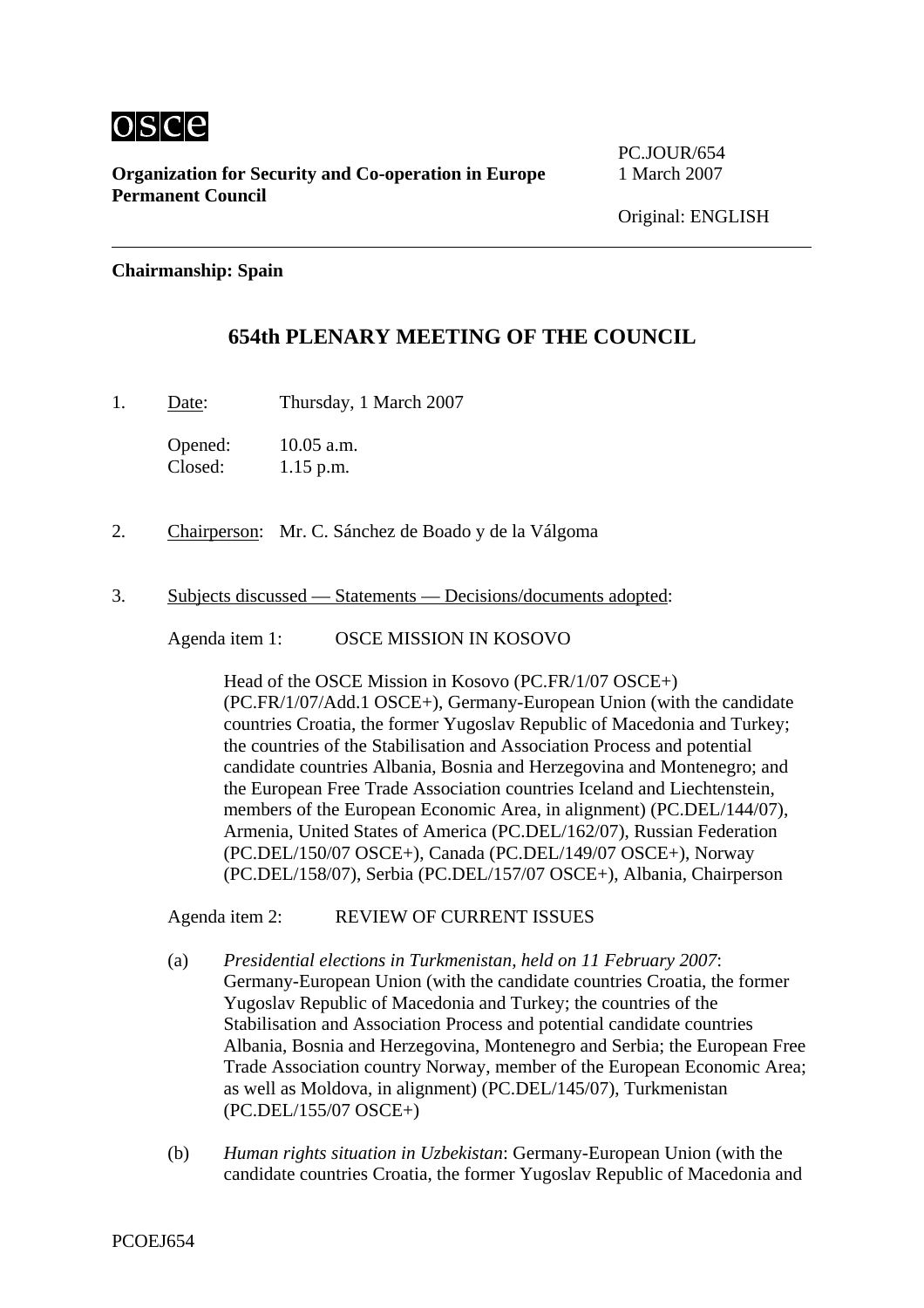Turkey; the countries of the Stabilisation and Association Process and potential candidate countries Albania, Bosnia and Herzegovina, Montenegro and Serbia; as well as Moldova, in alignment) (PC.DEL/146/07), Uzbekistan

- (c) *Freedom of the media in Azerbaijan*: Germany-European Union (with the candidate countries Croatia and the former Yugoslav Republic of Macedonia; the countries of the Stabilisation and Association Process and potential candidate countries Albania, Bosnia and Herzegovina, Montenegro and Serbia; the European Free Trade Association countries Iceland and Norway, members of the European Economic Area, in alignment) (PC.DEL/147/07), United States of America, Azerbaijan (PC.DEL/153/07 OSCE+)
- (d) *Increase in the number of anti-Semitic incidents in the OSCE area*: United States of America (PC.DEL/161/07), France, Germany (PC.DEL/165/07 OSCE+), Armenia
- (e) *Recent actions of the Russian Federation in relation to the unresolved conflicts in Georgia and Moldova*: United States of America, Georgia (also on behalf of Moldova) (PC.DEL/154/07 OSCE+), Azerbaijan (PC.DEL/152/07 OSCE+), Ukraine (PC.DEL/151/07 OSCE+), Russian Federation (PC.DEL/163/07 OSCE+)
- (f) *Election-monitoring activities of the ODIHR*: Russian Federation, Belarus (PC.DEL/156/07 OSCE+), Chairperson, Kazakhstan, Germany-European Union, United States of America, Representative of the OSCE Parliamentary Assembly, Armenia, Turkey
- (g) *Local elections in Albania, held on 18 February 2007*: Germany-European Union (with the candidate countries Croatia, the former Yugoslav Republic of Macedonia and Turkey; the countries of the Stabilisation and Association Process and potential candidate countries Bosnia and Herzegovina, Montenegro and Serbia; the European Free Trade Association country Norway, member of the European Economic Area; as well as Moldova and Ukraine, in alignment) (PC.DEL/148/07), United States of America (PC.DEL/160/07), Albania (PC.DEL/164/07 OSCE+)
- Agenda item 3: DECISION ON THE RECOMMENDATION TO EXTEND THE MANDATE OF THE OSCE REPRESENTATIVE ON FREEDOM OF THE MEDIA

Chairperson

**Decision**: The Permanent Council adopted Decision No. 787 (PC.DEC/787), the text of which is appended to this journal, on the recommendation to extend the mandate of the OSCE Representative on Freedom of the Media.